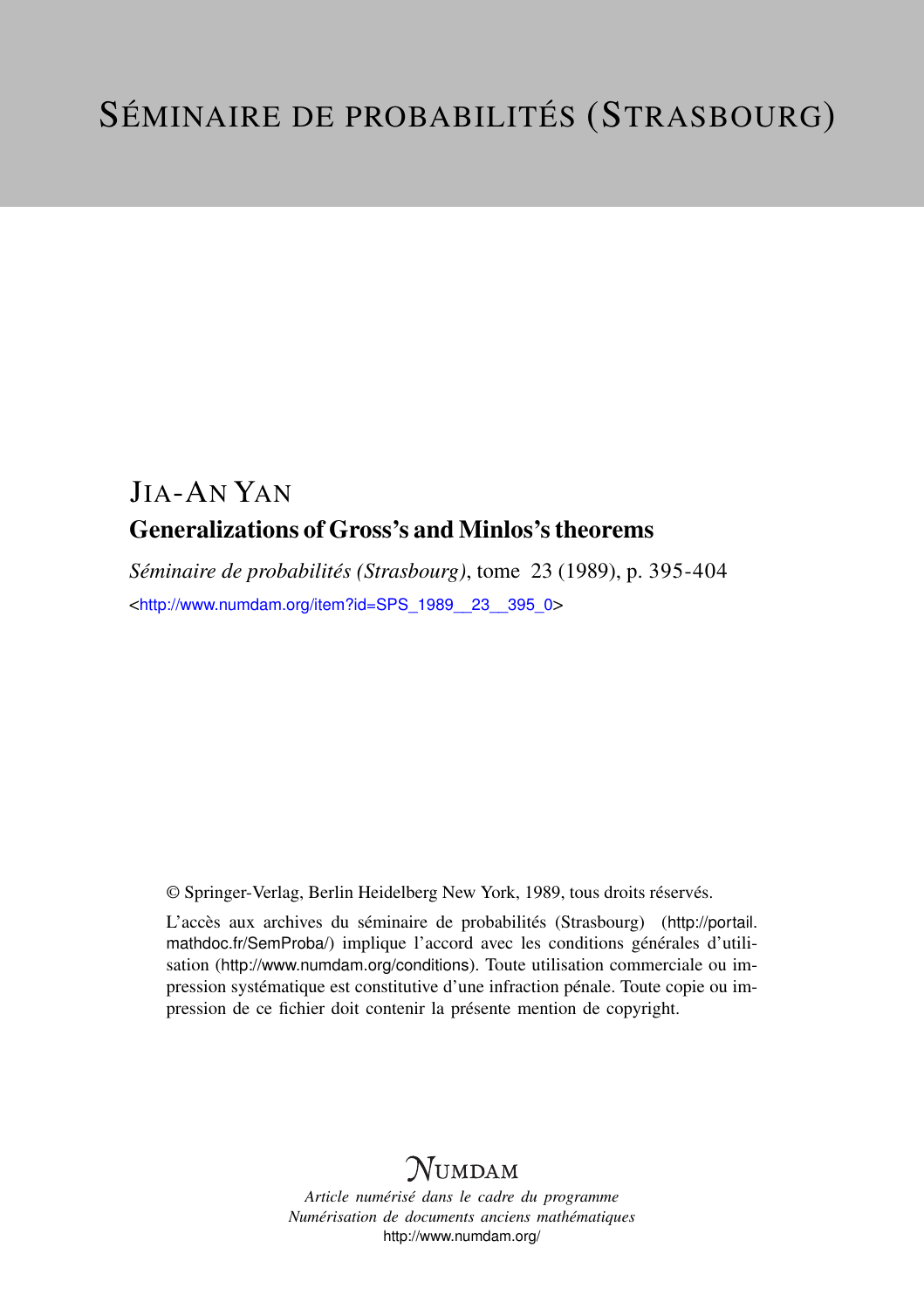by Jia An YAN Institute of Applied Mathematics Academia Sinica, Beijing

The purpose of this note is to give simple proofs, with some extensions, of the well known theorems of Gross, Dudley-Feldman-LeCam and Minlos, and also of the general version of Gross' theorem given by Lindstrøm.

#### 1. Introduction

Let X be a Banach space (or more generally any locally convex space) and  $X'$  be its dual. Denote by  $\langle x, y \rangle$  the natural pairing between X and X'. Let  $\mathcal{K}(X')$ , or simply  $\mathcal K$  if the meaning is clear, be the collection of all finite dimensional subspaces of X'. Given  $K \in \mathcal{K}$  we denote by  $\mathcal{S}(K)$  the  $\sigma$ -algebra of all cylinder sets based on  $K$ , i.e. of all sets of the following form

$$
C = \{x \in X : (\langle x, y_1 \rangle, \ldots, \langle x, y_n \rangle) \in E\},\,
$$

where  $y_1, \ldots, y_n$  belong to K and E is a Borel set in  $\mathbb{R}^n$ . Let  $\mathcal{R}(X)$  denote the algebra  $\bigcup_{K\in\mathcal{K}} S(K)$ . A non-negative set function  $\mu$  defined on  $\mathcal{R}(X)$  is called a cylinder (probability) measure if  $\mu(X) = 1$  and  $\mu$  is  $\sigma$ -additive on each  $\sigma$ -algebra  $\mathcal{S}(K)$ . A function f defined on X is called a *cylinder function* if there exists some  $K \in \mathcal{K}$  such that f is  $S(K)$ -measurable. The value of a cylinder measure on a bounded cylinder function is well defined, and denoted  $\int_X f(x) \mu(dx)$ . In particular, the *characteristic functional* of the cylinder measure  $\mu$  on X is the function defined as follows for  $y \in X'$ 

$$
\widehat{\mu}(y) = \int_X e^{i\langle x,y\rangle} \mu(dx) .
$$

In this paper we consider a basic triple  $(H, B, \mu)$ , where H is a real separable Hilbert space with inner product  $\langle \cdot, \cdot \rangle$  and norm  $| \cdot |$ ,  $\mu$  is a cylinder measure on  $H$ , and  $B$  is the completion of  $H$  under a norm  $\|\cdot\|$  which is weaker than the norm  $|\cdot|$ . Thus  $H$  is identified with a subset of B. We shall always identify  $H'$  with H so that  $B'$  in turn can be identified to a subset of  $H$ , i.e.

$$
B'=\{y\in H: \sup_{x\in H, ||x||\leq 1} |\langle x,y\rangle|<\infty\}.
$$

In this way the same notation  $\langle x, y \rangle$  can denote without ambiguity the inner product in H and (for  $x \in B$ ,  $y \in B'$ ) the natural pairing between B and B'. Since we have  $\mathcal{K}(B') \subset \mathcal{K}(H)$ , for every cylinder set  $C \in \mathcal{S}(B)$  the intersection  $C \cap H$  belongs to  $\mathcal{S}(H)$ ,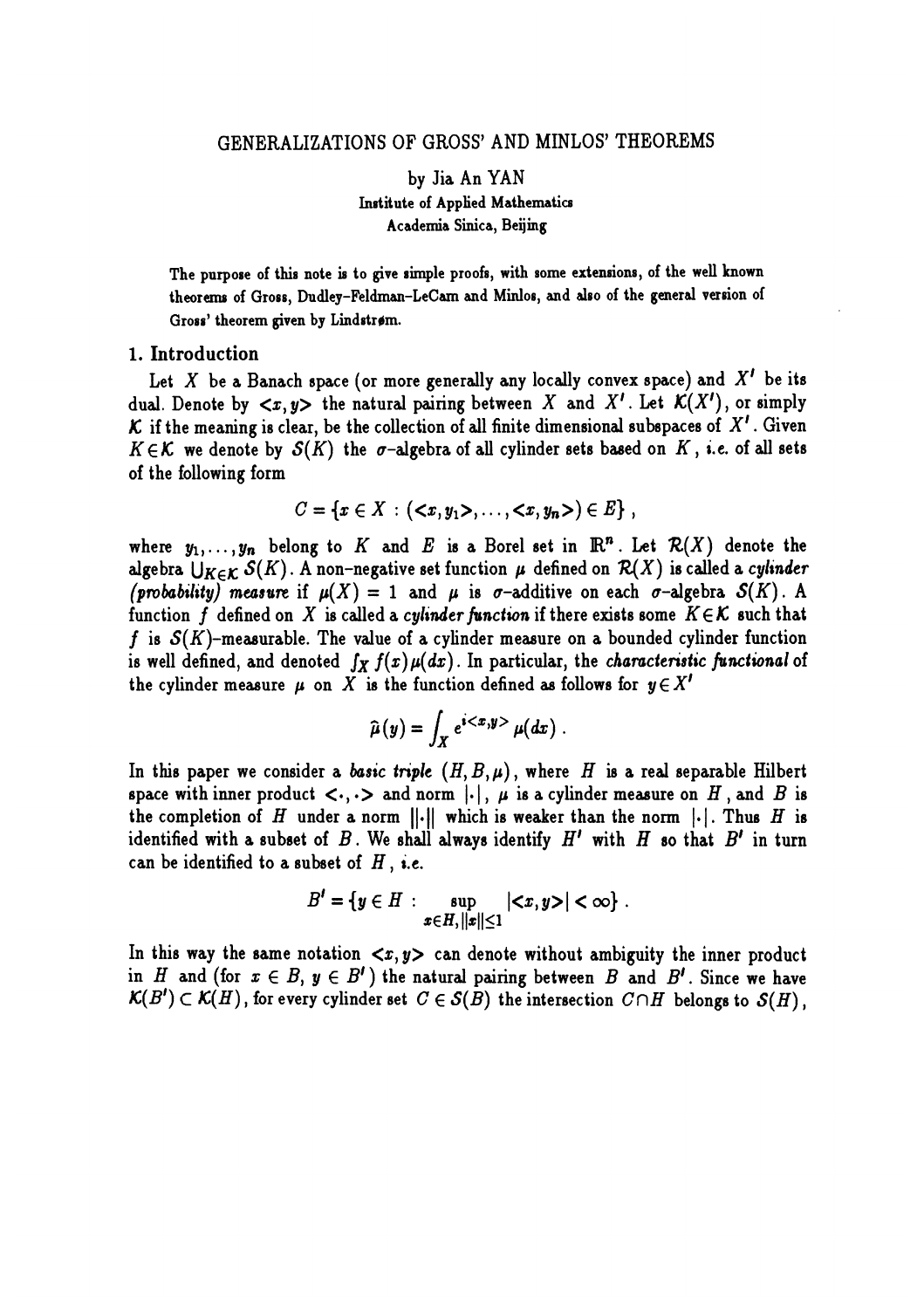and therefore we can define a cylinder measure  $\mu^*$  on B by the relation  $\mu^*(C) = \mu(C \cap H)$ . We call  $\mu^*$  the lifting of  $\mu$  on  $B$ .

A natural question is the following : under which conditions on  $\mu$  and on the norm  $\|\cdot\|$  is  $\mu^*$   $\sigma$ -additive on  $\mathcal{R}(B)$ ? (It can then be extended as an ordinary probability measure on the  $\sigma$ -field generated by  $\mathcal{R}(B)$ , which is also the Borel  $\sigma$ -field of  $B$  since  $B$  is separable). Lindstrøm's extension of Gross' theorem asserts that it suffices that the norm  $\lVert \cdot \rVert$  be  $\mu$ -measurable in the sense given below. In the Gaussian case the theorem of Dudley-Feldman-LeCam asserts that this condition is also necessary. Finally, the theorem of Minlos asserts that if the characteristic functional  $\hat{\mu}$  of  $\mu$  is continuous on H, then we can take for  $||\cdot||$  any norm on H of the form  $||x|| = |Ax|$  where A is a Hilbert-Schmidt operator on  $H$ .

In the last example, to have a true norm we must assume the injectivity of  $A$ , an unnatural condition. In reality, we might deal in most cases with a seminorm instead of a norm. We leave this easy extension to the reader. One may always assume that the linear support of  $\mu$  is H, which is equivalent to saying that there is no  $K \in \mathcal{K}$  except  $\{0\}$  such that  $\mu$  coincides on  $\mathcal{S}(K)$  with the unit mass at 0. However, this hypothesis is used only in the proof of Theorem 3.2.

We recall the definition of a measurable norm. Let  $P$  denote the collection of all orthogonal projections in  $H$  with finite dimensional ranges. It is obvious that for each  $P \in \mathcal{P}$  the function  $f(x) = ||Px||$ , defined on H, is a cylinder function. The notation  $P \perp Q$  between projections means that their ranges are orthogonal.

DEFINITION 1.1. Let  $(H, B, \mu)$  be a basic triple. The norm  $\|\cdot\|$  on H is said to be measurable w.r.t.  $\mu$  if, for every  $\epsilon > 0$ , there exists a  $P_{\epsilon} \in \mathcal{P}$  such that

$$
\mu\{x \in H : ||Px|| > \epsilon\} < \epsilon \quad \text{for every} \quad P \perp P_{\epsilon} .
$$

#### 2. Some lemmas

Let  $(H, B, \mu)$  be a basic triple. Since  $\mu$  is a cylinder measure, it is well known from Kolmogorov's theorem that there exists a probability space  $(\Omega, \mathcal{F}, m)$  and a linear mapping F from H to the space  $L(\Omega)$  of all real random variables on  $\Omega$  such that for any  $n \geq 1$ ,  $y_1, \ldots, y_n \in H$ ,  $E \in \mathcal{B}(\mathbb{R}^n)$  we have

$$
\mu\{x \in X : (,\ldots, \}) \in E\} = m\{\omega : (F(y_1)(\omega),\ldots,F(y_n)(\omega)) \in E\}.
$$
\n(2.1)

We call  $(\Omega, \mathcal{F}, \mathbf{m}, F)$  a representation of  $\mu$ . If  $\mu$  were a true measure on H, we might construct a representation as follows : on some probability space  $\Omega$  choose an H-valued r.v.  $\xi$  with law  $\mu$ , and then define  $F(y) = \langle \xi, y \rangle$  for  $y \in H$ , so that  $\xi = \sum_j F(e_j)e_j$  a.s. for every ONB (orthonormal basis) of H. The main idea of our proof is to start from an arbitrary representation (which we keep fixed in the sequel), and study the convergence of this sum to a  $B$ -valued r.v..

The following lemma is well known (see [1], p. 51), but we include a proof for the reader's convenience.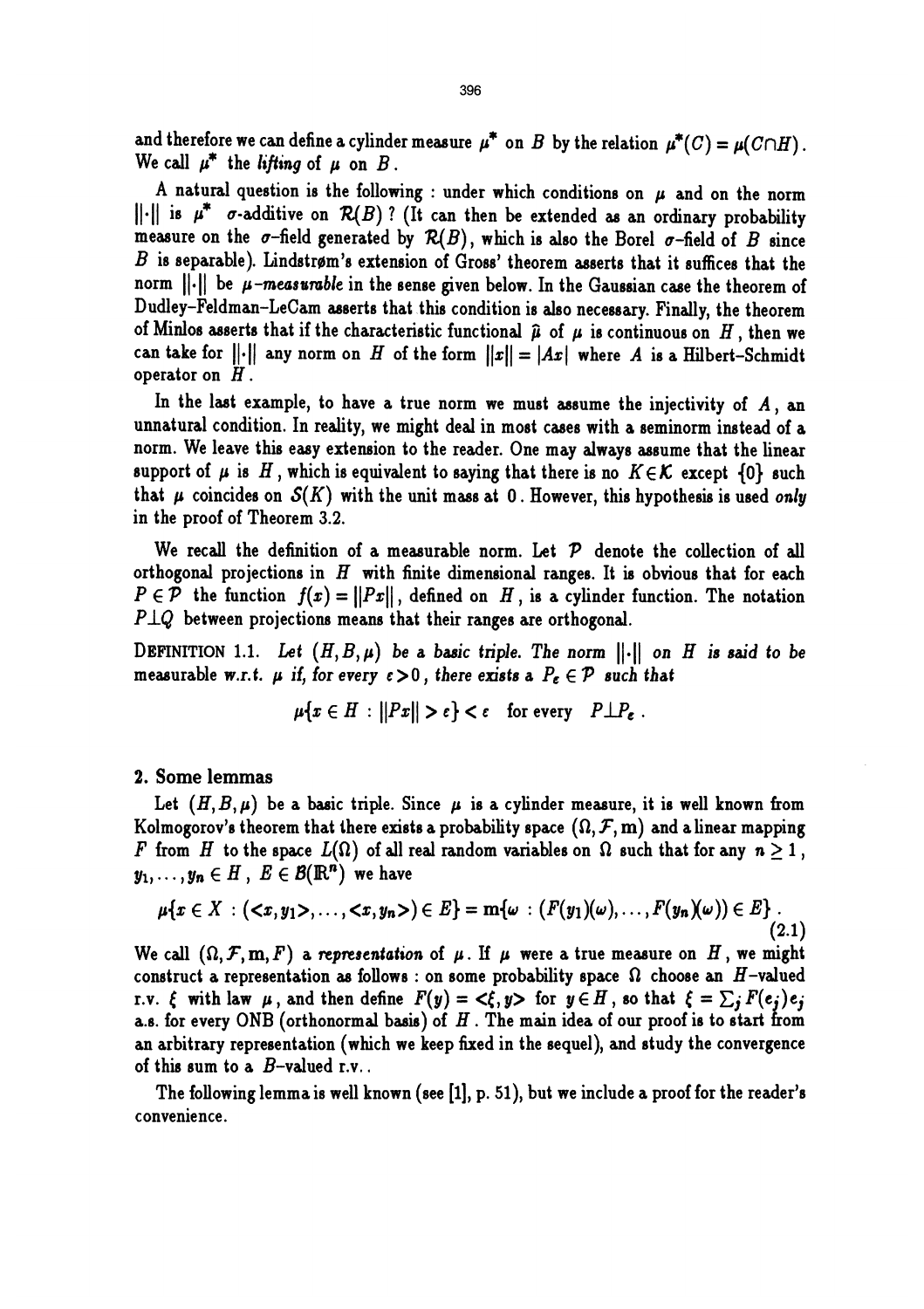LEMMA 2.1. The following conditions are equivalent

- $\hat{\mu}$  is continuous at  $0$ ;  $(a)$
- (b)  $\hat{\mu}$  is continuous on H;
- (c) F is continuous in probability from H to  $L(\Omega)$ ;
- (d)  $(h_n \to 0 \text{ in } H) \Rightarrow (\forall \epsilon > 0, \mu \{x \in H : |\langle x, h_n \rangle| > \epsilon\} \to 0).$

PROOF. Since  $\hat{\mu}(y) = E_{\text{m}}[e^{iF(y)}]$  for  $y \in H$ , (a) means that  $F(h_n)$  converges in law to 0 as  $h_n \to 0$  in H. This is well known to be equivalent to convergence in probability to 0. Thus (a)  $\Longleftrightarrow$  (c) from the linearity of F. On the other hand (c)  $\Longleftrightarrow$  (d) from (2.1), and  $(c) \Rightarrow (b) \Rightarrow (a)$  is trivial.  $\Box$ 

LEMMA 2.2. Let  $P \in \mathcal{P}$  and  $(e_1, \ldots, e_n)$  be an ONB of the space  $P(H)$ . Then the following random element of  $P(H)$ 

$$
l(P) = \sum_{j=1}^{n} F(e_j) e_j
$$
 (2.2)

doesn't depend on the choice of the ONB  $(e_i)$ . Moreover, we have

 $\langle \ell(P), h \rangle = F(Ph)$  for every  $h \in H$  (2.3)

$$
\mathbf{m}{\omega}: \ell(P)(\omega) \in C\} = \mu(C) \quad \text{for every} \quad C \in \mathcal{S}(P(H)) \tag{2.4}
$$

PROOF. We need only prove (2.4), the other properties being obvious. Given  $C \in$  $\mathcal{S}(P(H))$  there exists some  $E \in \mathcal{B}(\mathbb{R}^n)$  such that

 $C = \{x \in H : (\langle x, e_1 \rangle, \ldots, \langle x, e_n \rangle) \in E\}$ .

We have by (2.2)

$$
\{\omega : \ell(P)(\omega) \in C\} = \{\omega : (F(e_1)(\omega), \ldots, F(e_n)(\omega)) \in E\}.
$$

Thus  $(2.4)$  follows from  $(2.1)$ .  $\Box$ 

We denote by  $\prec$  the partial ordering of  $P$  defined by  $(P \prec Q) \Longleftrightarrow (P(H) \subset Q(H))$ . Then we consider the mapping  $\ell(\cdot)$  as defining a net of B-valued (rather than H-valued) random variables, indexed by the directed set  $(\mathcal{P}, \prec)$ . Note that, to prove the convergence in probability of this net to a  $B$ -valued r.v., it is sufficient to prove that  $\ell(P_n)$  is a Cauchy sequence in probability for every sequence  $(P_n)$  of projectors which increases to I, the identity operator on  $H$ .

LEMMA 2.3. The norm  $\|\cdot\|$  is measurable w.r.t.  $\mu$  iff the net  $\ell(P)$ ,  $P \in \mathcal{P}$  of B-valued r.v.'s converges in probability in  $B$ .

PROOF. The order relation  $P \prec Q$  between projections can be written as  $Q = P + R$ , where R is a projection orthogonal to P, and then we have  $\ell(Q) - \ell(P) = \ell(R)$ . Using this remark and the relation (2.4)

$$
\mathbf{m}{\omega:||\ell(R)(\omega)||>\epsilon}=\mu{x:||Rx||>\epsilon}
$$

the lemma becomes obvious.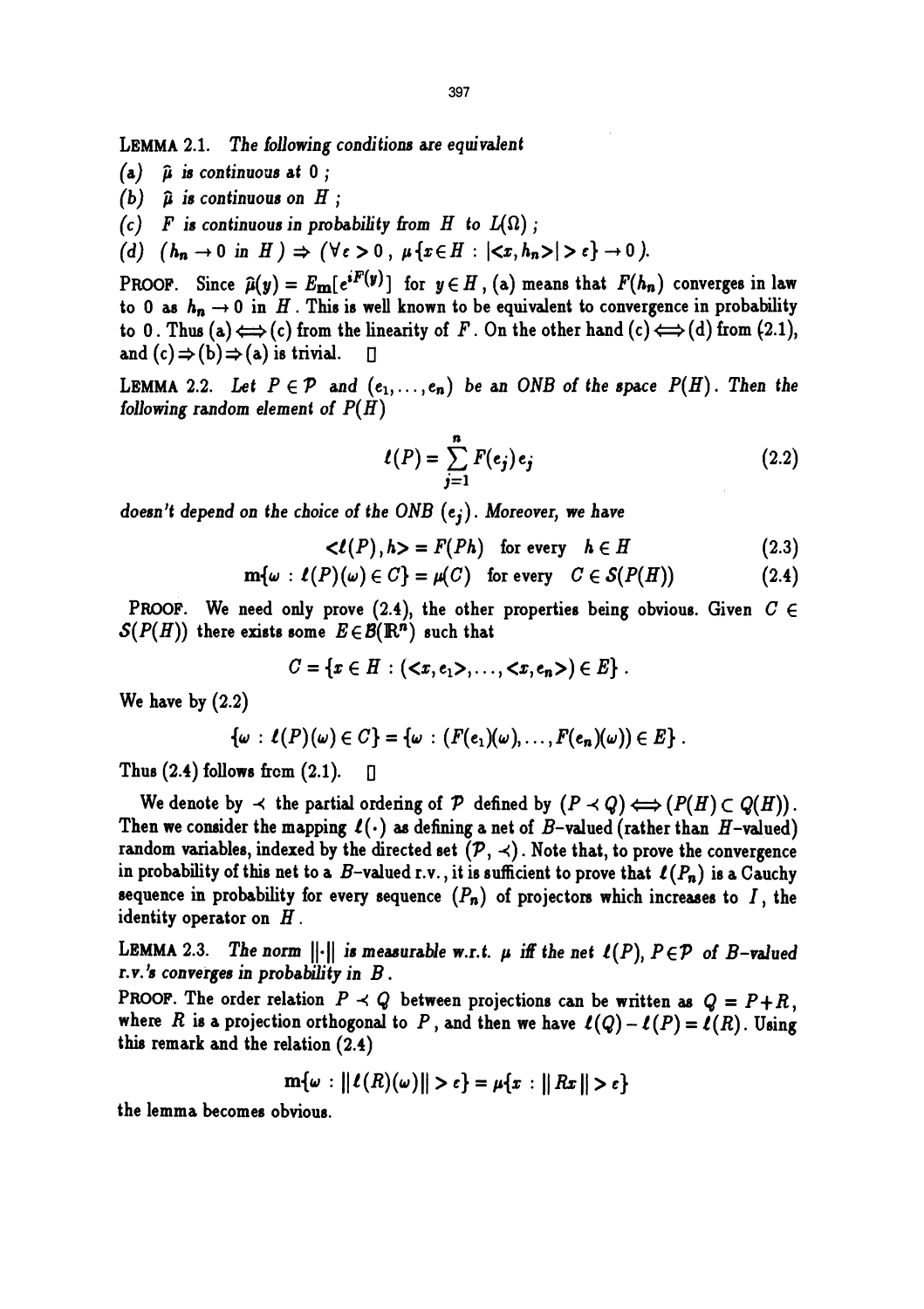The following result is Minlos' lemma (see lemma 3.1, p. 119 of Hida [4]; the same proof works though here the probabilities of two ellipsoids are compared instead of an ellipsoid and a sphere. This will be necessary to our generalization of Minlos' theorem). See also Bourbaki Intégration, Chap IX,  $n^{\circ}$  6.9, Prop. 10.

LEMMA 2.4. Let  $\mu$  be a probability measure on  $\mathbb{R}^n$  and  $\varphi$  be its characteristic function. Set

$$
S_1 = \{z = (z_1, \ldots, z_n) : \sum_{j=1}^n \beta_j z_j^2 \leq s^2\} \quad ; \quad S_2 = \{z = (z_1, \ldots, z_n) : \sum_{j=1}^n \gamma_j z_j^2 \leq t^2\}
$$

where s, t,  $\beta_j$ ,  $\gamma_j$   $(1 \leq j \leq n)$  are non negative numbers. Then the property  $|\varphi(z)-1| \leq \varepsilon$ on  $S_1$  implies

$$
\mu(S_2^c) \le C\left(\epsilon + \frac{2}{s^2 t^2} \sum_{j=1}^n \beta_j \gamma_j\right) \quad \text{with} \quad C = (1 - e^{-1/2})^{-1} \ . \tag{2.5}
$$

#### 3. Generalizations of Gross' and Minlos' theorems

Our first result will be the following extension of Gross' theorem, inspired from Kallianpur [5] (the cylinder measure  $\mu$  isn't assumed to be Gaussian, however).

THEOREM 3.1. Assume that the characteristic function  $\hat{\mu}$  is continuous on H. If there exists an increasing sequence  $P_n \subset \mathcal{P}$  such that  $P_n \uparrow I$  and for every  $\epsilon > 0$ 

$$
\lim_{n,m \to \infty} \mu\{x \in H : ||P_n x - P_m x|| > \epsilon\} = 0 ,
$$
 (3.1)

then the lifting  $\mu^*$  of  $\mu$  is  $\sigma$ -additive on  $\mathcal{R}(B)$ .

According to lemma 2.3, the condition  $(3.1)$  is satisfied whenever the norm  $\|\cdot\|$  is measurable w.r.t.  $\mu$ . We will see in Theorem 4.1 that these two properties are equivalent under some conditions on the cylinder measure  $\mu$ . Also, if B is reflexive we give in Theorem 3.3 a condition which is easier to verify.

PROOF. Condition (3.1) implies that  $\ell(P_n)$  converges in probability in B to a r.v.  $\xi$ . According to (c) in lemma 2.1, for every  $y \in H$  the real valued r.v.  $F(P_n y) = \langle l(P_n), y \rangle$ converges in probability to  $F(y)$ . On the other hand for  $y \in B'$  it converges to  $\langle \xi, y \rangle$ . Therefore  $F(y) = \langle \xi, y \rangle$  m-a.s. for  $y \in B'$ , implying that the law  $\nu$  of the r.v.  $\xi$  is a countably additive extension of  $\mu^*$ .  $\Box$ 

There is a slightly different version of the preceding proof, which implies the version of Gross' theorem given by Lindstrøm in [7], with a proof based on non-standard analysis.

THEOREM 3.1'. Let  $(P_n) \subset \mathcal{P}$  be such that  $P_n \uparrow I$  and (3.1) holds, and let  $L =$  $B' \cap (\bigcup_n P_n(H))$ . Let  $\mathcal{R}(L)$  denote the collection of all cylinder sets in B based on subspaces of L. Then  $\mu^*$  is  $\sigma$ -additive on  $\mathcal{R}(L)$ .

We remark that if the norm is measurable w.r.t.  $\mu$ , the net  $(\ell(P), P \in \mathcal{P})$  converges in probability to a B-valued r.v.  $\xi$ . Let  $\nu$  denote the law of  $\xi$ . We can find for any finite dimensional subspace K of  $B'$  a sequence  $P_n \uparrow I$  such that  $\ell(P_n)$  converges in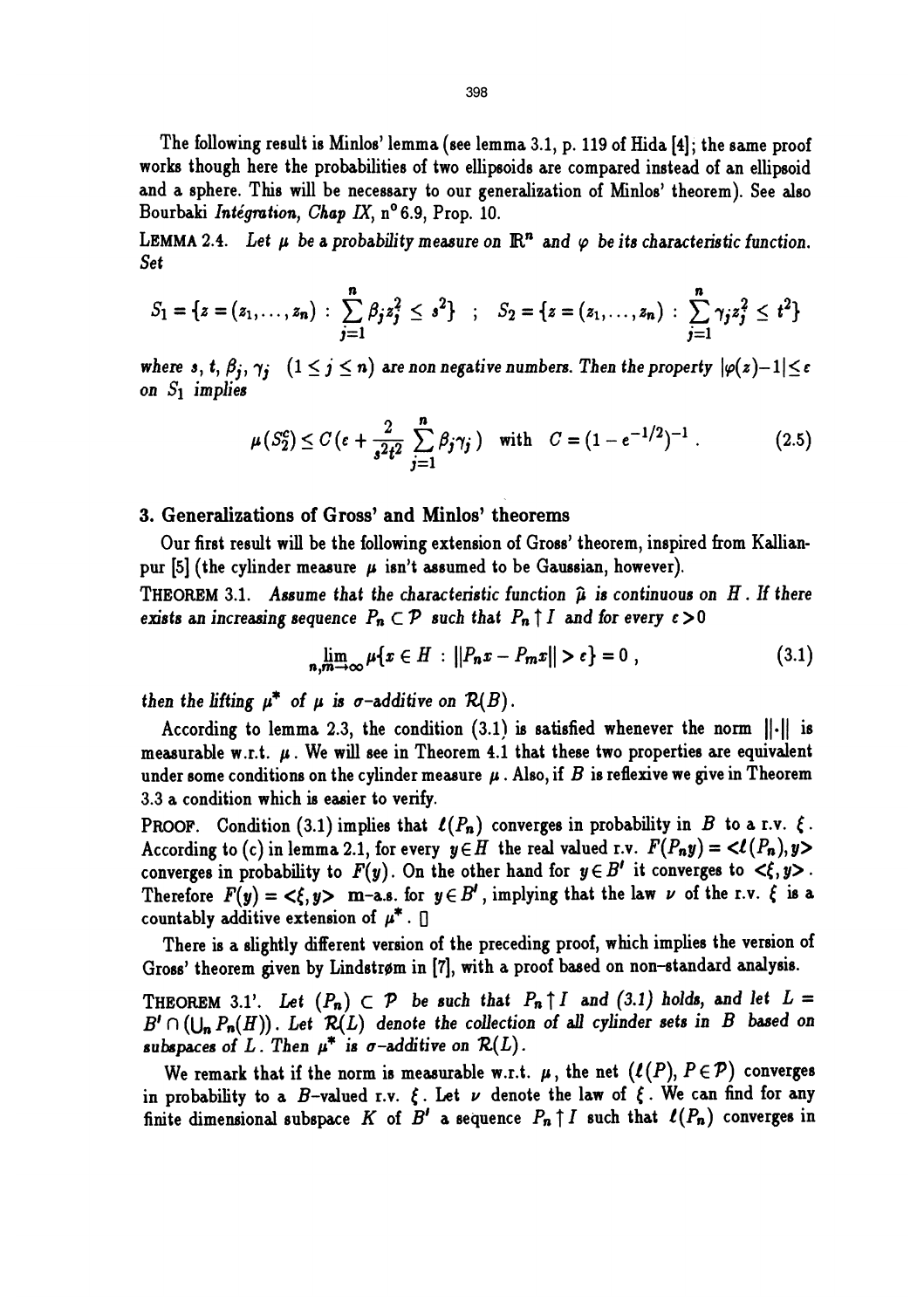where  $y_1, \ldots, y_p \in L$  and  $E \in \mathcal{B}(\mathbb{R}^p)$ . We define the image measure  $\nu \circ \varphi^{-1}$  on  $\mathbb{R}^p$  and (though  $\mu$  is just a cylinder measure on H) we define the image measure  $\mu \circ \varphi^{-1}$  by the formula

$$
\mu \circ \varphi^{-1}(F) = \mu \{x \in H : (\langle x, y_1 \rangle, \ldots, \langle x, y_p \rangle) \in F\}, (F \in \mathcal{B}(\mathbb{R}^p))
$$
.

The result we have to prove amounts to the equality of these two measures on  $\mathbb{R}^p$ , and to this order we need only show that they have the same characteristic function. Again this amounts to showing that  $\hat{\mu}(y) = E_{\mathbf{m}}[e^{i \langle \xi, y \rangle}]$  for every  $y \in B'$  which is a linear combination of  $y_1, \ldots, y_p$ . Now by the definition of L all the  $y_j$  belong to  $P_m(H)$  for some m, and for all  $n \geq m$  we have  $\hat{\mu}(y) = E_{\text{m}}[e^{i \langle \ell(P_n), y \rangle}]$ . Since  $\ell(P_n) \to \ell$  in probability the result is obvious.

In particular, if the norm is measurable w.r.t.  $\mu$ , the whole net  $(\ell(P), P \in \mathcal{P})$  converges in probability to a  $B$ -valued r.v.  $\epsilon$ . Therefore the measure  $\nu$  of the preceding proof doesn't depend on the approximating sequence, and we can find for any finite dimensional subspace K of B' a sequence  $P_n \uparrow I$  such that  $\ell(P_n)$  converges in probability to  $\xi$  and  $K \subset P_1(H)$ . Then  $\mu^*$  coincides with  $\nu$  on  $S(K)$  so it is  $\sigma$ -additive on  $\mathcal{R}(B)$  (Lindstrøm's result), without any assumption on the continuity of  $\hat{\mu}$  as in Theorem 3.1.

As an application of Theorem 3.1, we prove the following theorem which generalizes Minlos' theorem. The two classical cases correspond to  $A_1 = I$ ,  $A_2$  being of Hilbert-Schmidt type (Sazonov's theorem) and to  $A_2 = I$ ,  $A_1$  Hilbert-Schmidt. The meaning here is that trace class operators are "radonifying", i.e. map cylinder measures with a continuous characteristic functional into Radon measures. However, our hypotheses add an unessential injectivity restriction, which could have been avoided if we had used seminorms from the beginning.

THEOREM 3.2. Let  $A_1$  and  $A_2$  be two bounded operators operators on H such that  $A_1$ commutes with  $A_2$  and  $A_2^*$  (hence also  $A_2$  commutes with  $A_1$  and  $A_1^*$ ) and  $A_1A_2$  is of Hilbert-Schmidt type. We set for  $x \in H$ 

$$
||x||_1 = |A_1x|, \quad ||x||_2 = |A_2x|
$$

and assume that  $||x|| \le ||x||_1$ . Then if  $\hat{\mu}$  is continuous on H w.r.t. the seminorm  $||\cdot||_2$ , the lifting  $\mu^*$  of  $\mu$  on B is  $\sigma$ -additive on  $\mathcal{R}(B)$ .

We might replace  $||\cdot||$  by  $||\cdot||_1$  from start, and thus get a measure carried by the completion of H w.r.t.  $\|\cdot\|_1$ , a smaller space than B. Thus the weaker is  $\|\cdot\|_2$  (i.e. the stronger is the continuity assumption on the characteristic functional), the smaller is the support of the measure.

PROOF. Let  $B_1$  and  $B_2$  denote the bounded self-adjoint operators  $A_1^*A_1$  and  $A_2^*A_2$ . Our hypotheses imply that  $B_1$  and  $B_2$  commute, and their product is a compact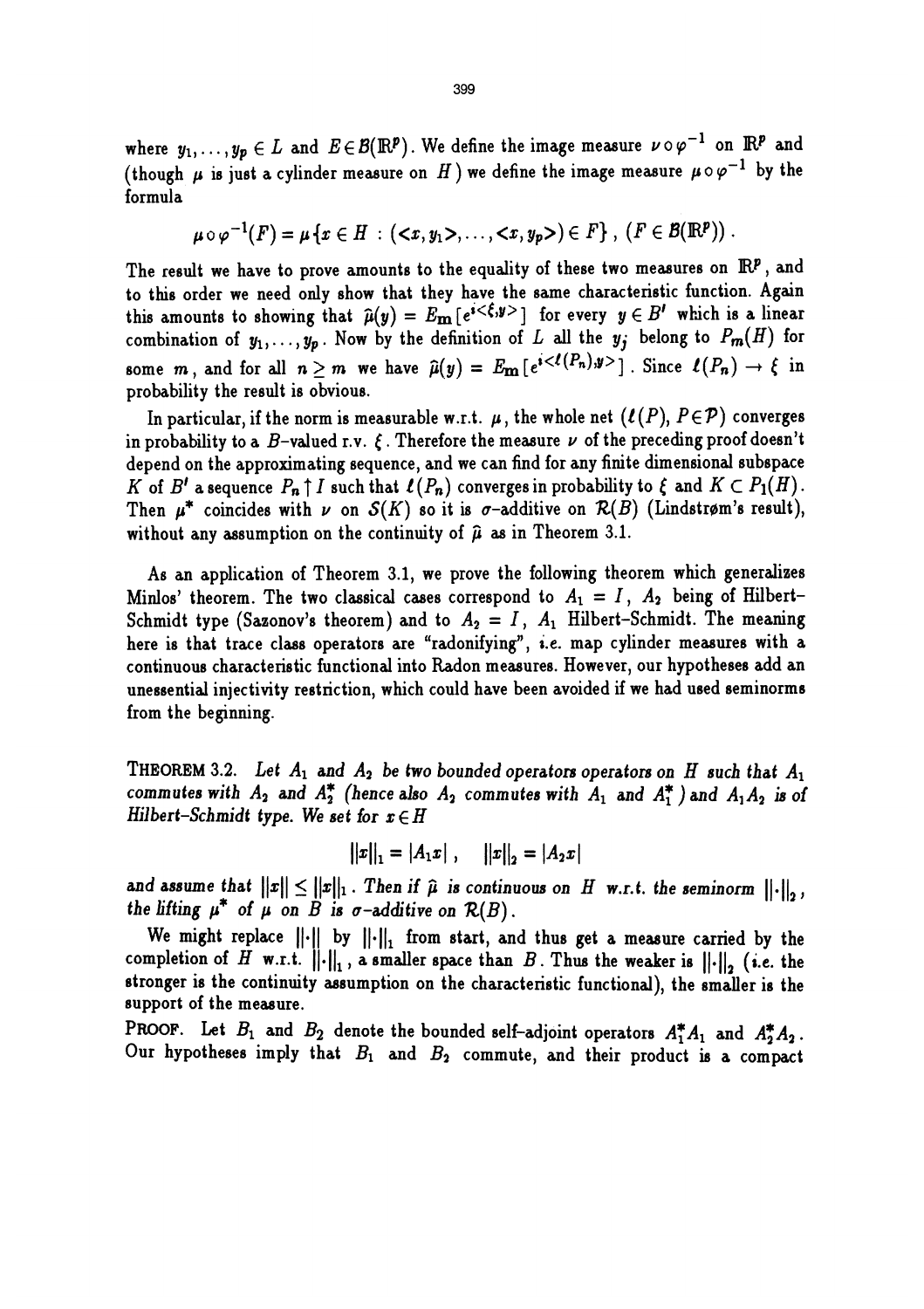operator  $B$ . Using a joint spectral representation of the Hilbert space  $H$  as a space  $L^2(\nu)$  and of these operators as multiplication operators by bounded functions  $b_1, b_2$ , we can see that the product function  $b = b_1b_2$  only takes a countable set of values  $\lambda_n$  (the eigenvalues of the compact operator B) and each set  ${b = \lambda_n}$  is a finite union of atoms of  $\nu$ , except possibly for the eigenvalue 0. Our hypotheses imply that  $B_1$  is injective. On the other hand the hypothesis that the linear support of  $\mu$  is H prevents  $\hat{\mu}$  from being equal to 1 on a non trivial subspace, and therefore  $A_2$  from having a non trivial kernel, and  $B_2$  from having the eigenvalue 0. Thus we may assume that  $\nu$  is purely atomic. This implies the existence of an ONB  $(e_j)$  of H in which the operators  $B_1 = A_1^* A_1$  and  $B_2 = A_2^* A_2$  are diagonal, with non-negative eigenvalues  $\gamma_i$  and  $\beta_i$ . Explicitly

$$
A_1^* A_1 x = \sum_{j=1}^{\infty} \gamma_j < x, e_j > e_j \qquad ; \qquad A_2^* A_2 x = \sum_{j=1}^{\infty} \beta_j < x, e_j > e_j \; .
$$

Since  $C = A_1A_2$  is a Hilbert-Schmidt operator and  $C^*C = B_1B_2$ ,  $Tr(C^*C) = \sum_i \beta_i \gamma_i$ is finite. We set for  $n \geq 1$ 

$$
P_n x = \sum_{j=1}^n \langle x, e_j \rangle e_j.
$$

Then  $P_n \in \mathcal{P}$  and  $P_n \uparrow I$ . For  $n > m$  we have

$$
||P_n x - P_m x||_1^2 = \sum_{j=m+1}^n \gamma_j \langle x, e_j \rangle^2 = \sum_{j=m+1}^n \gamma_j \langle P_n x - P_m x, e_j \rangle^2 \qquad (3.2)
$$

By the continuity of  $\hat{\mu}$  w.r.t.  $\left\|\cdot\right\|_2$  we see that for every  $\epsilon > 0$  there is a  $s > 0$  such that, for all  $n, m$  with  $n>m$  we have

$$
\sum_{j=m+1}^{n} \beta_j \langle P_n x - P_m x, e_j \rangle^2 \leq s^2 \Rightarrow |\widehat{\mu}(P_n x - P_m x) - 1| < \epsilon
$$

Consequently, by Lemma 2.4 we have for  $n>m$ 

$$
\mu\{x \in H : ||P_n x - P_m x|| > t\} \le \mu\{x \in H : ||P_n x - P_m x||_1 > t\}
$$
  
=  $\mu\{x \in H : \sum_{j=m+1}^{n} \gamma_j < P_n x - P_m x, e_j >^2 > t^2\}$   
 $\le C\left(c + \frac{2}{s^2 t^2} \sum_{j=m+1}^{\infty} \beta_j \gamma_j\right)$ 

from which (3.1) follows. On the other hand, the semi-norm  $\lVert \cdot \rVert_2$  being weaker than the norm  $||\cdot||$ , the continuity of  $\hat{\mu}$  w.r.t.  $||\cdot||_2$  implies its continuity w.r.t.  $||\cdot||$ , thus by Theorem 3.1  $\mu^*$  is  $\sigma$ -additive on  $\mathcal{R}(B)$ .  $\Box$ 

The following theorem can be considered as another generalization of Minlos' theorem, , since condition (3.4) below is weaker than condition (3.1).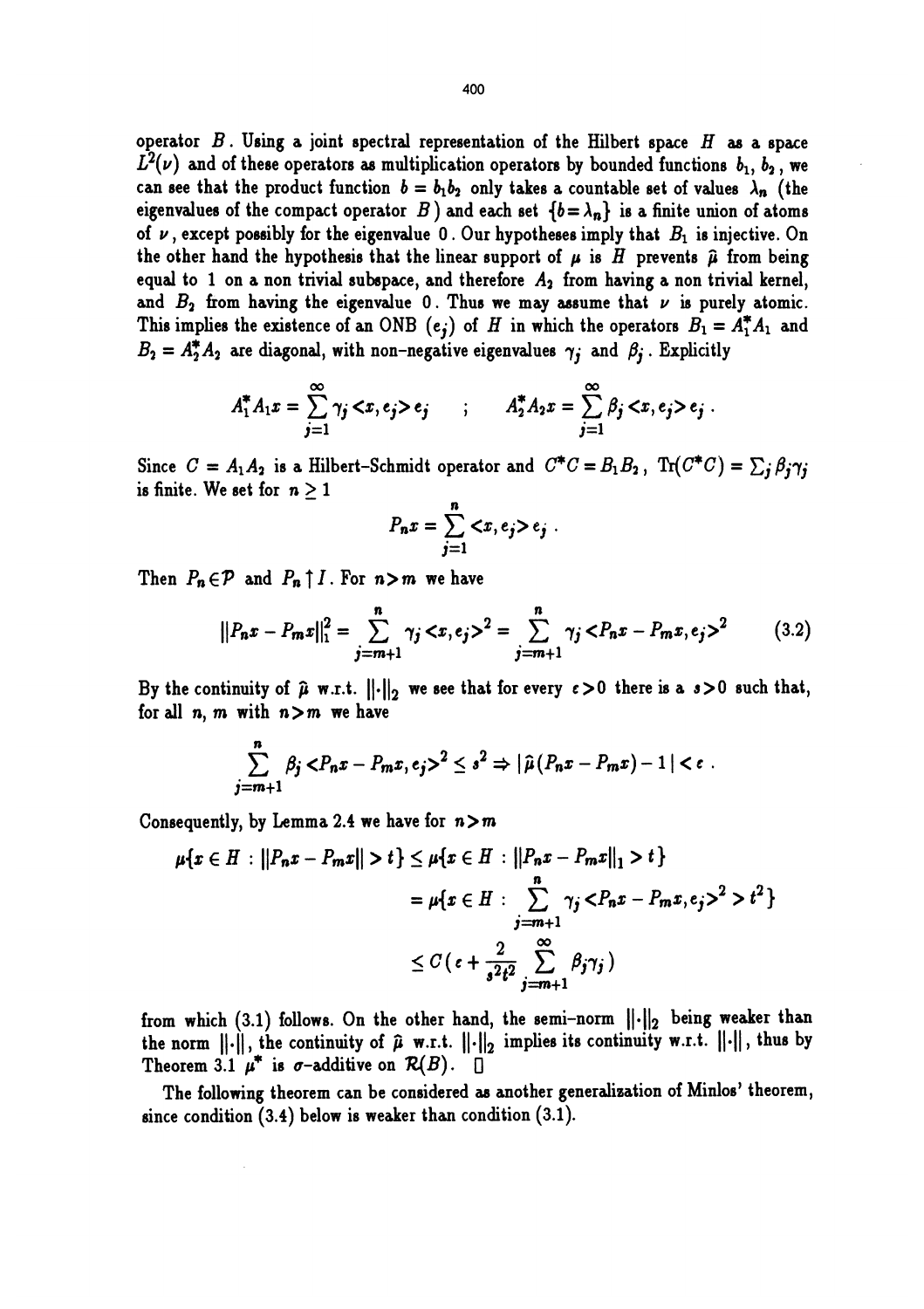THEOREM 3.3. Assume that B is reflexive. If  $\hat{\mu}$  is continuous on H and there exists a sequence  $(P_n) \subset \mathcal{P}$  with  $P_n \uparrow I$  such that

$$
\lim_{N \to \infty} \lim_{n \to \infty} \mu\{x \in H : \sup_{1 \le k \le n} ||P_k x|| > N\} = 0,
$$

then  $\mu^*$  is  $\sigma$ -additive on  $\mathcal{R}(B)$ .

PROOF. Let  $(e_i)$  be an ONB of H such that  $P_k$  is the projection on the subspace generated by  $(e_1, \ldots, e_{n_k})$ . We then have

$$
\ell(P_k) = \sum_{j=1}^{m_k} F(e_j) e_j.
$$

Since by  $(2.1)$  and  $(2.2)$  we have

$$
\mathbf{m}\{\omega : \sup_{1 \leq k \leq n} ||\ell(P_k)(\omega)|| > N\} = \mu\{x \in H : \sup_{1 \leq k \leq n} ||P_k x|| > N\}
$$
(3.5)

it follows from this and (3.4) that

$$
\mathbf{m}\{\omega : \sup_{\mathbf{k}} ||\ell(P_{\mathbf{k}})(\omega)|| = \infty\} = \lim_{N \to \infty} \lim_{n \to \infty} \mathbf{m}\{\omega : \sup_{1 \leq \mathbf{k} \leq n} ||\ell(P_{\mathbf{k}})(\omega)|| > N\} = 0.
$$
\n(3.6)

On the other hand by Lemma 2.1  $F$  is continuous in probability on  $H$ . Consequently, for any  $y \in B'$  we have m-a.s.

$$
|F(y)| \leq \limsup_{n \to \infty} |F(P_n y)| = \limsup_{n \to \infty} |\langle \ell(P_n), y \rangle| \leq \sup_n ||\ell(P_n)|| \, ||y||_{B'} \qquad (3.7)
$$

Now we use a theorem from Badrikian [1] p.42, according to which our representation of  $\mu$  may be chosen so that, for every  $\omega \in \Omega$ ,  $F(\cdot)(\omega)$  is a linear function on H (in this representation,  $\Omega$  is taken to be the algebraic dual of  $H$  ). Let  $\Gamma$  be a countable dense subset of  $B'$ . According to (3.6) the r.v.  $\sup_k ||\ell(P_k)(\omega)|| = C(\omega)$  is m-a.s. finite, and by (3.7) we a.s. have  $F(y)(\omega) \leq C(\omega) ||y||$  for all  $y \in \Gamma$ . Deleting a set of measure 0 we may assume that these properties hold everywhere on  $\Omega$ . Since F is linear and  $\Gamma$  is dense in B', we may extend the mapping  $F(\cdot)(\omega)$  to a bounded linear functional  $\tilde{F}(\cdot)(\omega)$  on  $B'$ , and the reflexivity of B implies the existence of a unique  $\{\omega\} \in B$  such that

$$
\tilde{F}(y)(\omega) = \langle \xi(\omega), y \rangle \quad \text{for} \quad y \in B' .
$$

For every  $y \in \Gamma$  we have m-a.s.  $F(y) = \tilde{F}(y) = \langle \xi, y \rangle$ , and therefore the right side is a random variable. Therefore  $\xi$  itself is a B-valued r.v., and it only remains to prove that its law  $\nu$  is an extension of  $\mu^*$ . Now the characteristic functions of  $\nu$  and  $\mu^*$  are equal on the dense set  $\Gamma \subset B'$ , and since  $\hat{\mu}$  is continuous on  $H$  its restriction to  $B'$  is also continuous in the stronger topology of  $B'$ .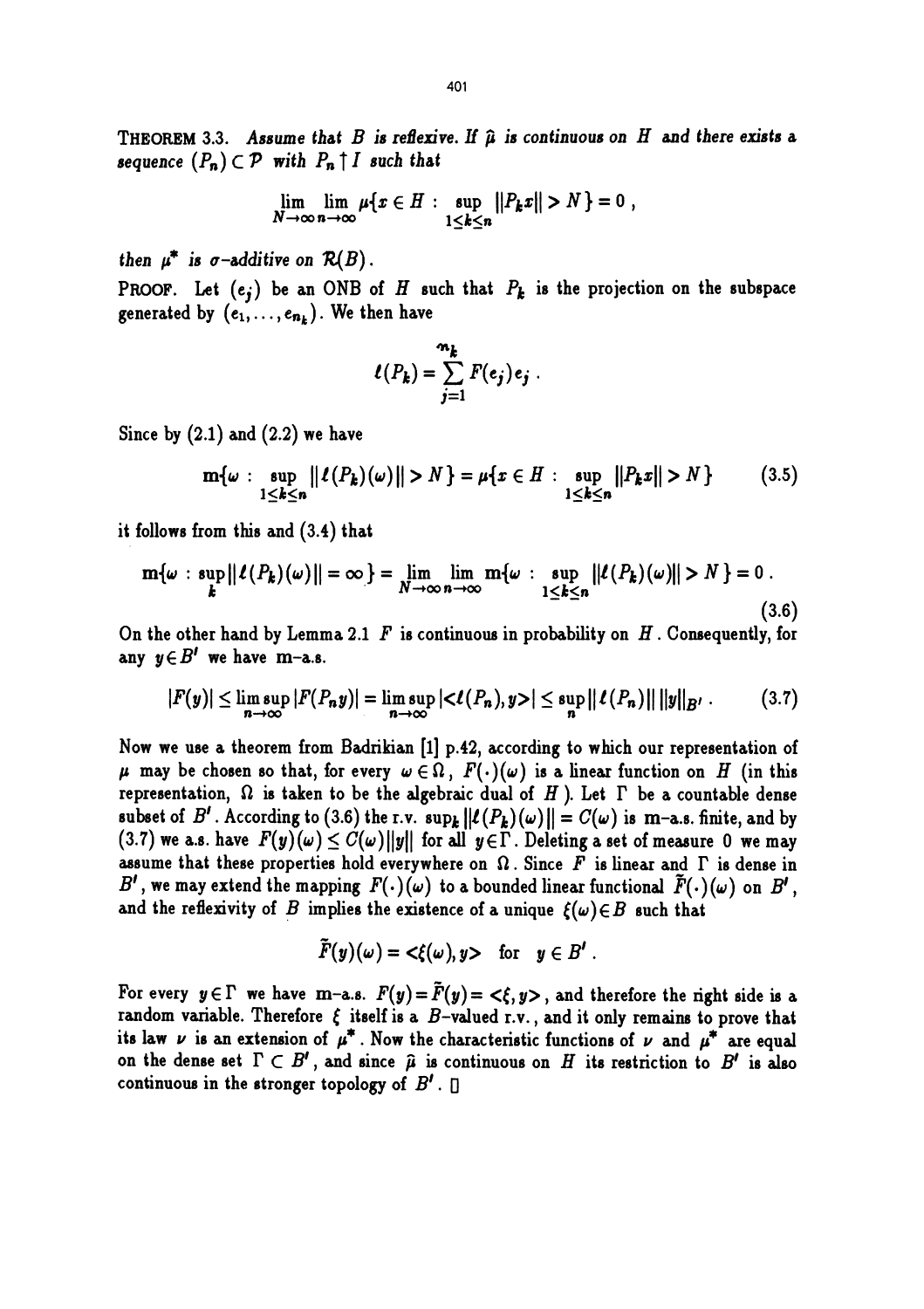### 4. A simple proof of the Dudley-Feldman-LeCam Theorem

In this section we assume that  $\mu$  is Gaussian and the lifting to B of the cylinder measure  $\mu$  is  $\sigma$ -additive on  $\mathcal{R}(B)$ , and we prove that the norm  $\|.\|$  is measurable. The symmetry of  $\mu$  will be used in the proof, as well as the following characteristic property of Gaussian measures : for any orthogonal system  $(h_1, \ldots, h_n)$  in H one has  $\hat{\mu}(\sum_i h_i) = \prod_i \hat{\mu}(h_i)$ .

We begin with a few remarks. Since  $\mu^*$  is  $\sigma$ -additive on  $\mathcal{R}(B)$  we extend it to a probability measure on the Borel  $\sigma$ -field  $\mathcal{B}(B)$  and define a representation of  $\mu$  as follows: we take  $(\Omega, \mathcal{F}, \mathbf{m})$  to be  $(B, \mathcal{B}(B), \mu^*)$  and the random variable  $\xi : \Omega \longmapsto B$  to be the identity mapping. Then  $F(y) = \langle \xi, y \rangle$  is well defined for  $y \in B'$ . Since  $B'$  is dense in H and  $\hat{\mu}$  is continuous on H, Lemma 2.1 shows that F can be extended as a linear mapping from H to  $L(\Omega)$  which is continuous in probability. Thus we have defined a representation of  $\mu$ .

We also observe that, for every sequence  $(P_n) \subset \mathcal{P}$  which increases to I and satisfies (3.1) ( i.e. the random variables (from  $\Omega = B$  to  $B$ )  $\ell(P_n)$  converge in probability)  $\ell(P_n)$  converges to the identity mapping on B. Indeed, denoting the limit by  $\eta$  we have  $\langle \eta(x), y \rangle = \langle x, y \rangle$  for  $y \in B'$ .

The next result is the Dudley-Feldman-LeCam theorem for centered Gaussian cylinder measures.

THEOREM 4.1. Assume that  $\mu$  is Gaussian. Then the following statements are equivalent (i)  $\mu^*$  is  $\sigma$ -additive on  $\mathcal{R}(B)$ .

(ii)  $||\cdot||$  is a measurable norm w.r.t.  $\mu$ .

(iii) There is a sequence  $P_n \uparrow I$  such that (3.1) holds.

(iv) For any sequence  $P_n \uparrow I$  condition (3.1) holds.

PROOF. We assume (i), and we use the representation of  $\mu$  constructed above, with  $\Omega =$ B. Let  $(P_n) \subset \mathcal{P}$  increase to I. Set

$$
\xi_1 = \ell(P_1) \quad , \quad \xi_k = \ell(P_k) - \ell(P_{k-1}), \quad k \geq 2 \; .
$$

Our assumption on  $\mu$  and (2.1) imply that  $({\xi_k})$  is a sequence of independent symmetric B-valued random variables. We have for  $y \in B'$ 

$$
\lim_{n \to \infty} E[\exp(i \sum_{j=1}^{n} \langle \xi_j, y \rangle)] = \lim_{n \to \infty} E[\exp(i \langle \ell(P_n), y \rangle)]
$$

$$
= \lim_{n \to \infty} E[\exp(iF(P_n y))]
$$

$$
= \hat{\mu}^*(y).
$$

Since  $\mu^*$  is a measure, a theorem due to Ito-Nisio and to Buldygin (see [8], p. 271) implies that  $\sum_{i=1}^{n} \xi_i = \ell(P_n)$  a.s. converges to a B-valued random element  $\xi$ . Since the sequence  $P_n$  was arbitrary we have proved (iv), and the net  $\ell(P)$ ,  $P \in \mathcal{P}$ ) converges in probability. By lemma 2.3 the norm  $\lVert \cdot \rVert$  is measurable. All the other implications are easy, and left to the reader.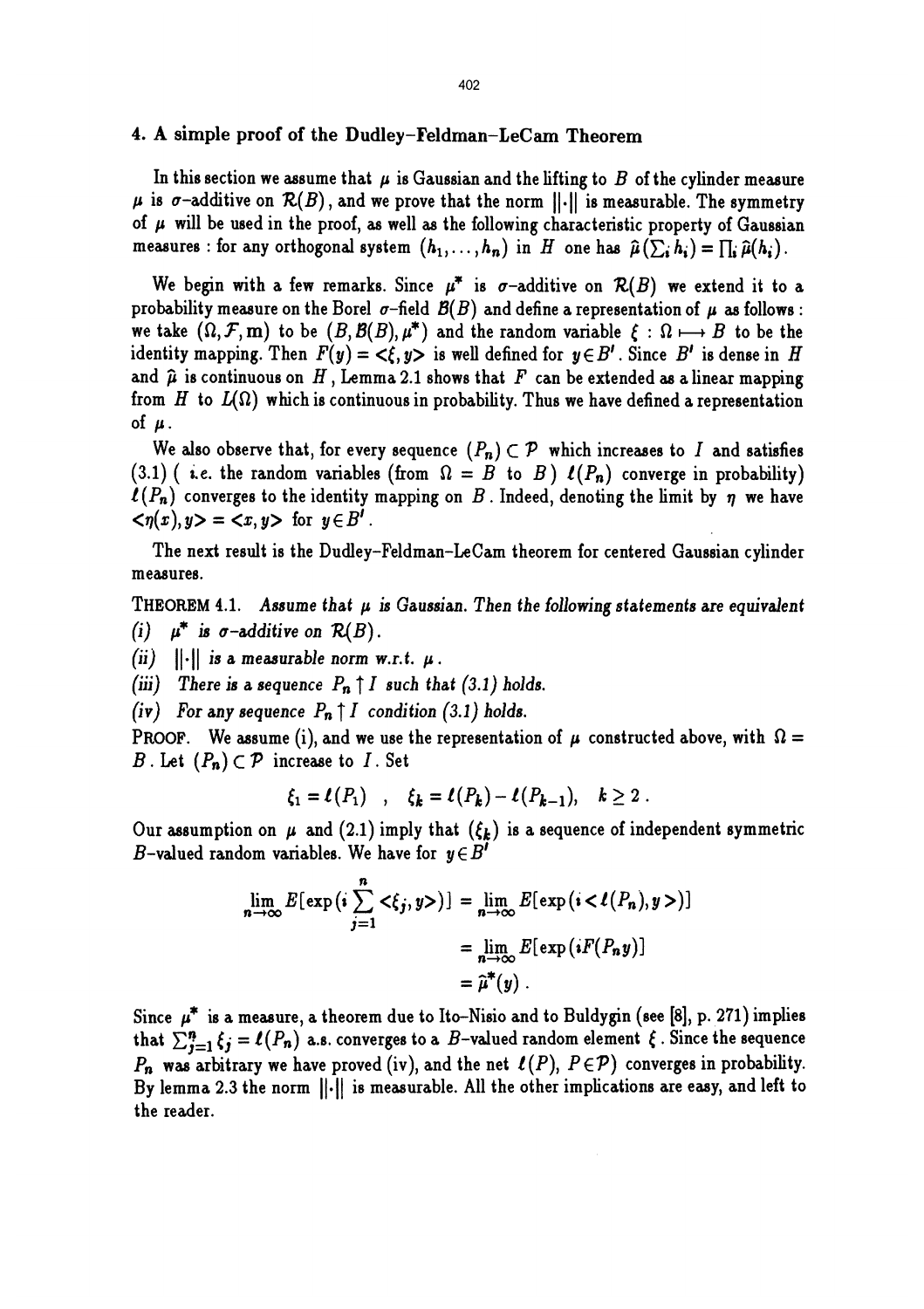#### 5. Some remarks on the lifting of functions defined on  $H$

Let  $(H, B, \mu)$  be a basic triple, and  $(\Omega, \mathcal{F}, m)$  be a representation of  $\mu$ . Adapting an idea of Kallianpur and Karandikar, we denote by  $L(H, \mu)$  the class of all real functions f defined on H such that, for each  $P\in\mathcal{P}$ ,  $f(\ell(P))$  is a random variable and the net  $(f(f(P)), P \in \mathcal{P})$  converges in probability to a r.v., which we call the lifting of f and denote by  $f$ .

It is easy to see that the class  $L(H, \mu)$  does not depend upon the choice of the representation. If f is a cylinder function based on  $P(H)$  (i.e. f is  $S(P(H))$ -measurable), then  $\tilde{f} = f(\ell(P))$ .

We shall consider the case where the norm  $||\cdot||$  is measurable and  $\hat{\mu}$  is continuous on H and therefore  $\mu^*$  is countably additive on  $\mathcal{R}(B)$ . Then we may take  $\Omega = B$ , and we are lifting functions from  $H$  to  $B$ . The following theorems generalize to this situation, with simpler proofs, results of Gross concerning abstract Wiener spaces.

THEOREM 5.1. For any continuous function g defined on B, the restriction  $f = g|_H$ belongs to  $L(H, \mu)$  and the lifting of f is a.s. equal to g.

PROOF. Apply 2.3 (a), the remarks at the beginning of Section 4, and Lemma 2.3.

For the next result, due to Gross and proved here in a simpler way, we use the following notation. Given  $P \in \mathcal{P}$  with  $P(H) \subset B'$ , we define for  $x \in B$ 

$$
\tilde{P}x = \sum_{j=1}^{n} \langle x, e_j \rangle e_j , \qquad (5.1)
$$

where  $(e_1, \ldots, e_n) \subset B'$  is a ONB of  $P(H)$ . It is easy to see that  $\tilde{P}x$  doesn't depend on the choice of this ONB.

THEOREM 5.2. Assume that  $\mu$  is Gaussian and the norm  $\|\cdot\|$  is  $\mu$ -measurable. Then for any continuous function g defined on B and any sequence  $(P_n) \subset \mathcal{P}$  with  $P_n \uparrow I$  and  $P_n(H) \subset B'$ ,  $g(\tilde{P}_n)$  converges in probability to g as  $n \to \infty$ .

PROOF. It is easy to see that  $\tilde{P}_n x = \ell(P_n)(x)$ , and by Theorem 4.1 (3.1) holds. Hence by the remarks at the beginning of Section 4 we have  $\ell(P_n) \to I$ , the identity mapping of  $B$ .

Acknowledgements. The author would like to express his gratitude to Ph. Blanchard, H. Doss, X. Femique, H. Rost, J. Potthoff, M. Rockner and A.S. Ustunel for stimulating conversations. His special thanks go to Ph. Biane for pointing out the reference [7] and to P.A. Meyer for valuable suggestions and comments leading to the improvement of Theorems 3.1' and 3.2. He also acknowledges the financial support by the National Science Foundation of China, the Alexander von Humboldt Foundation of the Federal Republic of Germany, and the University of Strasbourg.